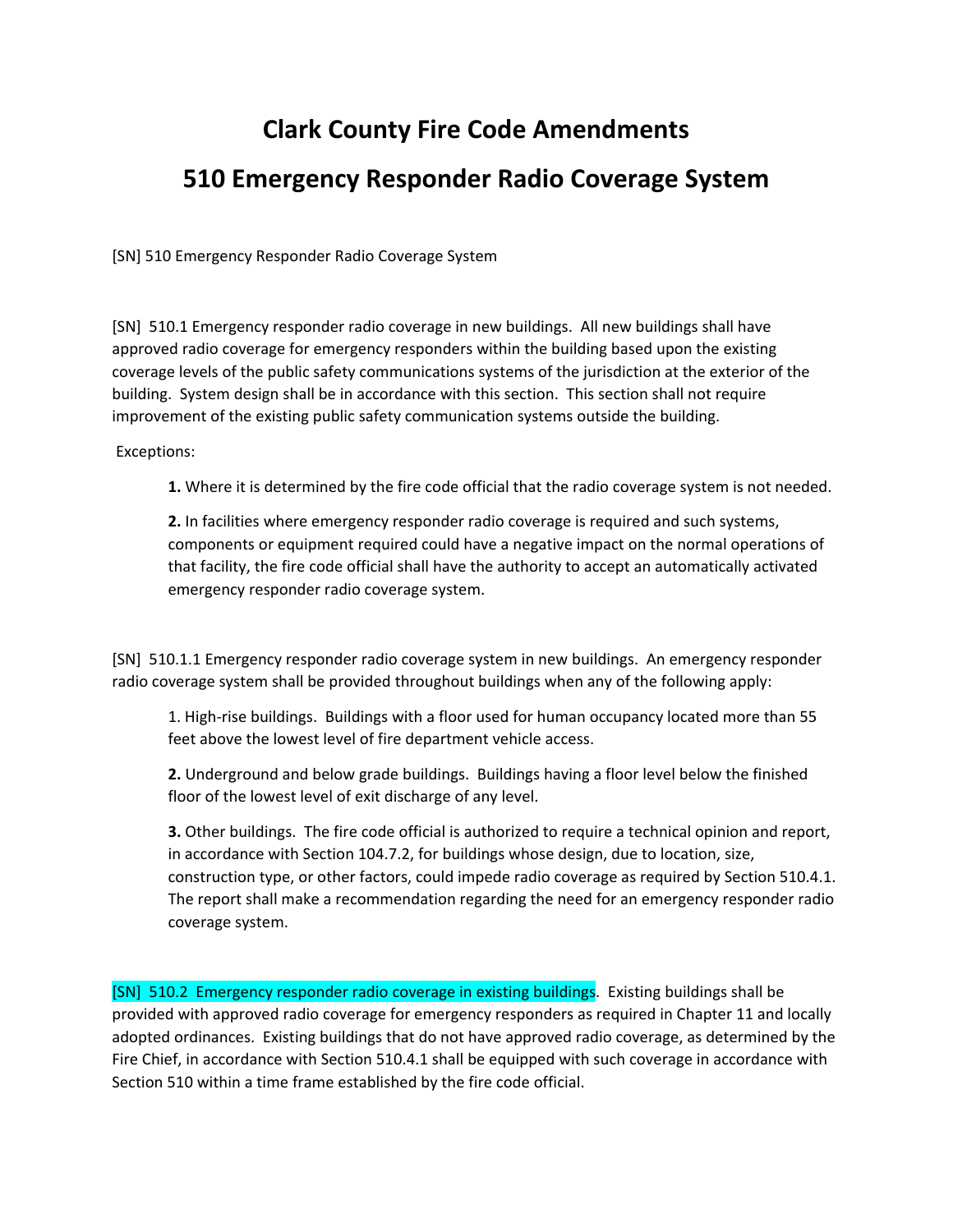Building owners shall submit to the fire code official a radio signal strength study, technical opinion and report prepared in accordance with Section 104.7.2. The report shall identify the area(s) requiring an emergency responder radio coverage system to comply with Section 510.4.1.

Exceptions:

**1.** Where approved by the fire code official, an existing approved wired communication system in accordance with Section 907.2.13.2 shall be permitted to be maintained in lieu of an approved radio coverage system.

**2.** Where it is determined by the fire code official that the radio coverage system is not needed.

[SN] 510.3 Permits required . Construction and operational permits shall be required as set forth in Section 105.6 and 105.7.

[SN] 510.3.1 Construction documents. Construction documents for emergency responder radio coverage systems shall be of sufficient clarity to indicate the location, nature and extent of the work proposed and show in detail that it will conform to the provisions of this code and relevant laws, ordinances, rules and regulations as determined by the fire code official.

[SN] 510.3.2 Plans. Plans shall be submitted to the fire code official for review and approval prior to installation. Coordination and compliance with SNACC and LVMPD radio system requirements is the responsibility of the owner and contractor.

[SN] 510.3.2.1 Plan Submittals. Plan submittals shall include, but not be limited to all of the following:

a. A floor plan that indicates the use of all rooms, emergency responder radio coverage system equipment locations, power panel connections, raceway routing layout, conduit and conductor types and sizes, compliance with survivability criteria and locations of building access to the equipment.

b. A roof plan showing the location of antenna(s) including a line of site plan to agency transmitting and receiving antenna(s).

c. Schematic drawings of the electrical system, backup power, antenna system, and other associated equipment.

d. Rack and equipment cabinet plans showing arrangement and configuration of emergency responder radio coverage system equipment. e. System riser diagram(s).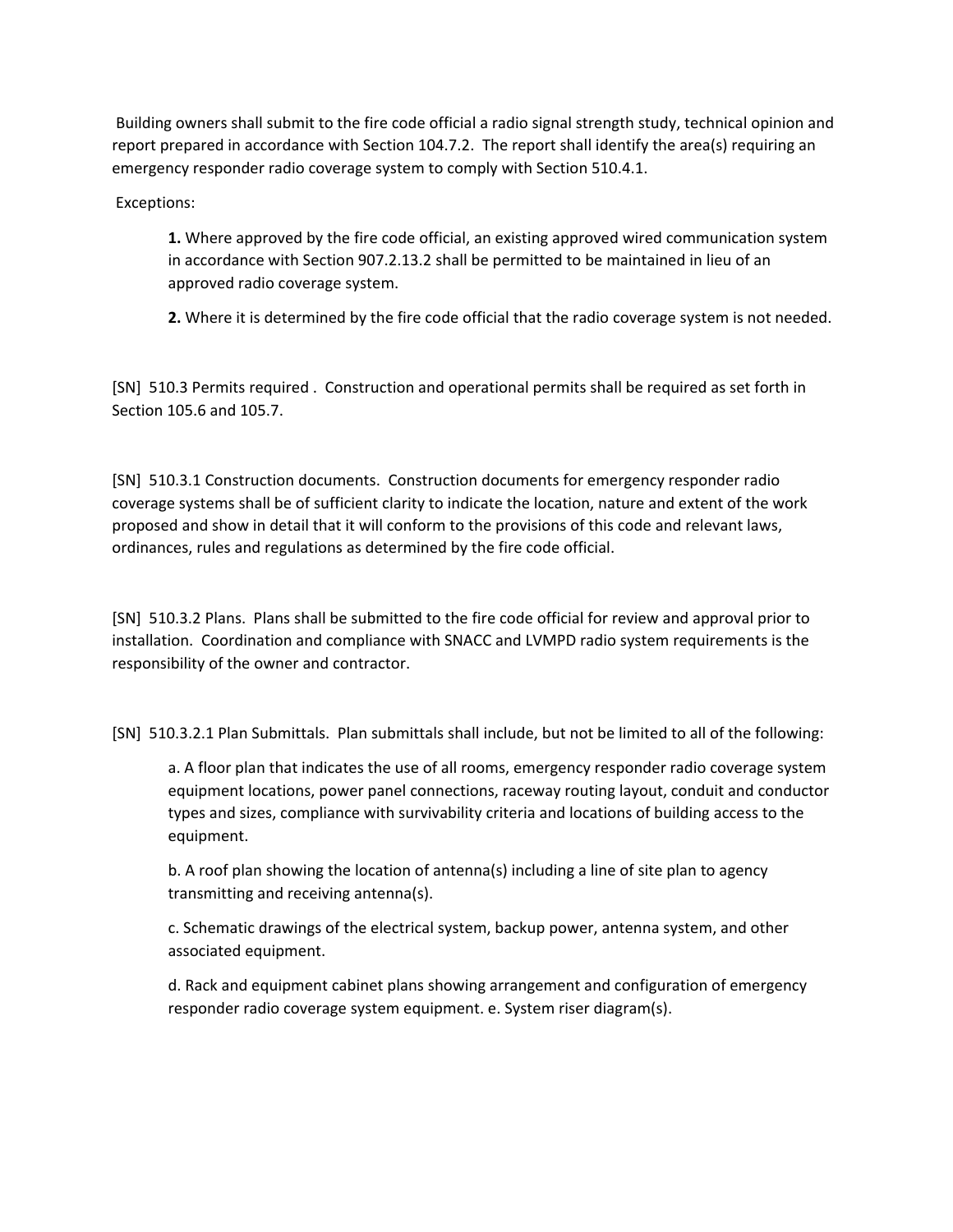[SN] 510.3.2.2 Data sheets. Manufacturer's data sheets shall be provided for equipment to be installed. Manufacturers' data sheets shall indicate model numbers and listing information for equipment, devices, and materials.

[SN] 510.3.2.3 As-built documents. Any field changes that occur during construction shall be incorporated onto new as‐built plans and data sheets. Plans shall be submitted to the fire code official and be approval prior to final inspections. Coordination and compliance with SNACC and LVMPD as‐ built document requirements is the responsibility of the owner and contractor.

[SN] 510.3.3 Licensing. All systems utilizing repeaters shall be FCC licensed under the agency's and SNACC system. A distributed antenna system (DAS) shall be FCC licensed under the agency's and SNACC system unless the DAS complies with 47 CFR Part 22.383.

[SN] 510.3.4 Equipment. Systems and components shall be listed and approved for the purpose for which they are installed.

[SN] 510.4 Technical requirements. Systems, components, and equipment required to provide emergency responder radio coverage system shall comply Sections 510.4.1 through 510.4.2.5 and NFPA 72.

[SN] 510.4.1 Radio signal strength. The building shall be considered to have acceptable emergency responder radio coverage when signal strength measurements are in 95 percent of all areas on each floor of the building and in 100 percent of critical areas, such as: the emergency command center(s), the fire pump room(s), exit stairs, exit passageways, elevator lobbies, standpipe cabinets, sprinkler sectional valve locations, mechanical penthouses, elevator machine rooms, and other areas deemed critical by the fire code official, meet the signal strength requirements of Sections 510.4.1.1 and 510.4.1.2.

[SN] 510.4.1.1 Minimum signal strength into the building. A minimum signal strength of ‐95 dBm with a DAQ of 3.4 or better, from the emergency responder site for the radio associated to that radio system shall be receivable within the building.

[SN] 510.4.1.2 Minimum signal strength out of the building. A minimum signal strength of ‐95 dBm with a DAQ of 3.4 or better shall be received by the emergency responder's radio system when transmitted from an approved portable radio with a maximum of 3 watts of strength within the building.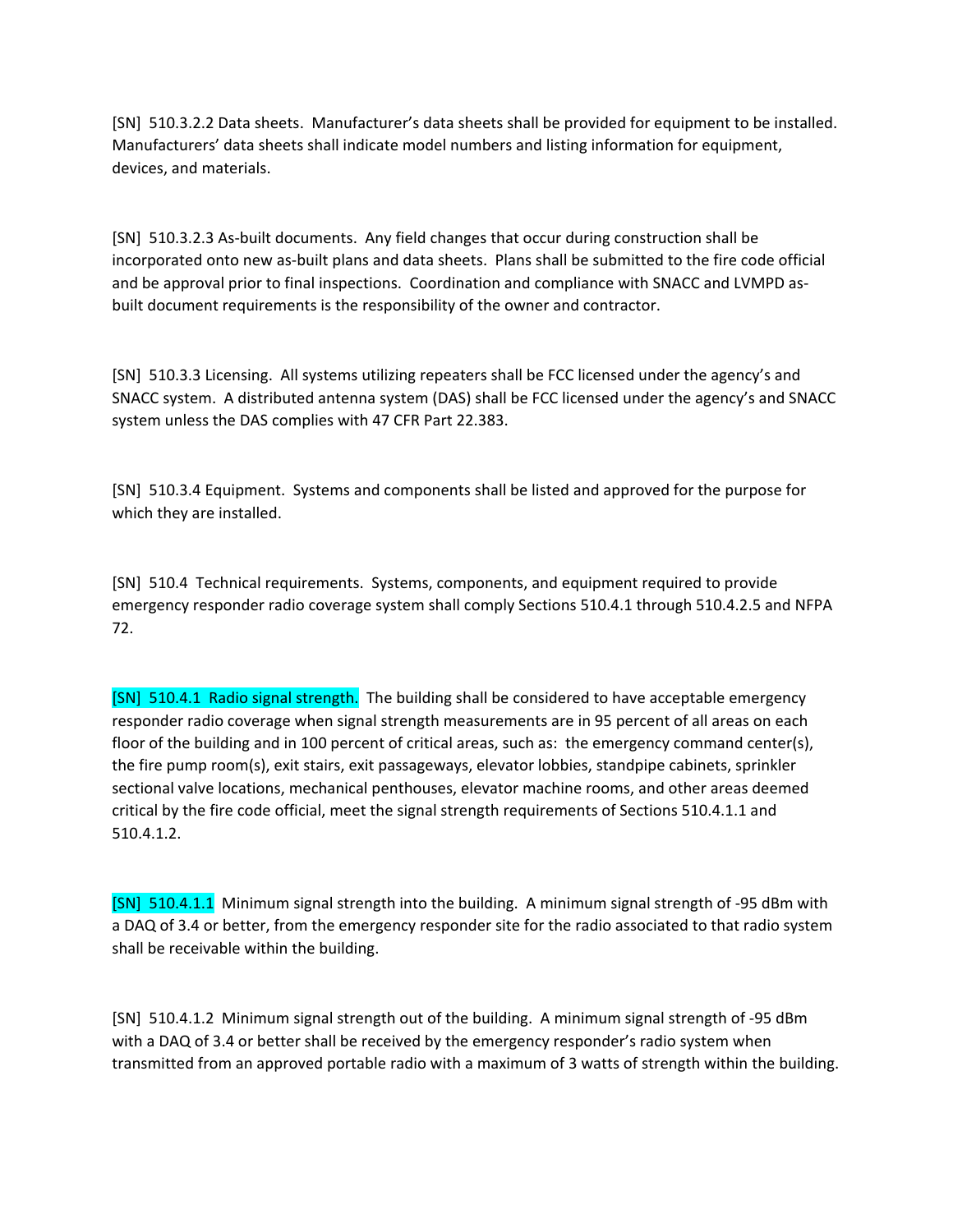[SN] 510.4.2 System design. The emergency responder radio coverage system shall be designed in accordance with Section 510.4 and NFPA 72.

510.4.2.1 Amplification systems allowed. Buildings and structures that cannot support the required level of radio coverage shall be equipped with a distributed antenna system with Federal Communications Commission (FCC)‐certified signal boosters or other system approved by the fire code official in order to achieve the required adequate radio coverage.

[SN] 510.4.2.1.1 Amplification Components. Systems shall be equipped with a radiating cable system and/or a distributed antenna system (DAS) with FCC certified signal boosters, or systems otherwise approved in order to achieve the required adequate radio coverage.

[SN] 510.4.2.1.2 Reliability Factor. The system shall be designed and capable of providing a 99% reliability factor.

[SN] 510.4.2.1.3 Isolation. Isolation shall be maintained between the donor antenna and all inside antennas and shall be a minimum of 15 db above the signal booster gain under all operating conditions.

[SN] 510.4.2.1.4 Human exposure to radio frequency and electromagnetic fields. The system design, and installation, shall in no case exceed the FCC's OET 65 Standards.

[SN] 510.4.2.2 Technical criteria. The fire code official shall maintain a document providing the specific technical information and requirements for the emergency responder radio coverage system. This document shall contain, but not be limited to, the inbound/outbound frequency pairs, the location and effective radiated power (ERP) of radio sites used by the emergency responder radio coverage system, the maximum propagation delay (in microseconds, nominally 25 microseconds or less), and other supporting technical information.

[SN] 510.4.2.2.1 System radio frequencies. The emergency responder radio coverage system shall be capable of transmitting all public safety radio frequencies (700 and 800 Megahertz public safety bands) assigned to the agency, and be capable of using any modulation technology. For LVMPD the frequency range is from 769 Megahertz to 775 Megahertz (downlink) and 799 Megahertz to 805 Megahertz (uplink). For SNACC the frequency range is from 806 MHz to 815 MHz (uplink) and 851 MHz to 860 MHZ (downlink).

[SN] 510.4.2.2.2 Degraded performance in emergencies: The system shall be designed to allow degraded performance in adverse conditions, such as abnormally high temperatures resulting from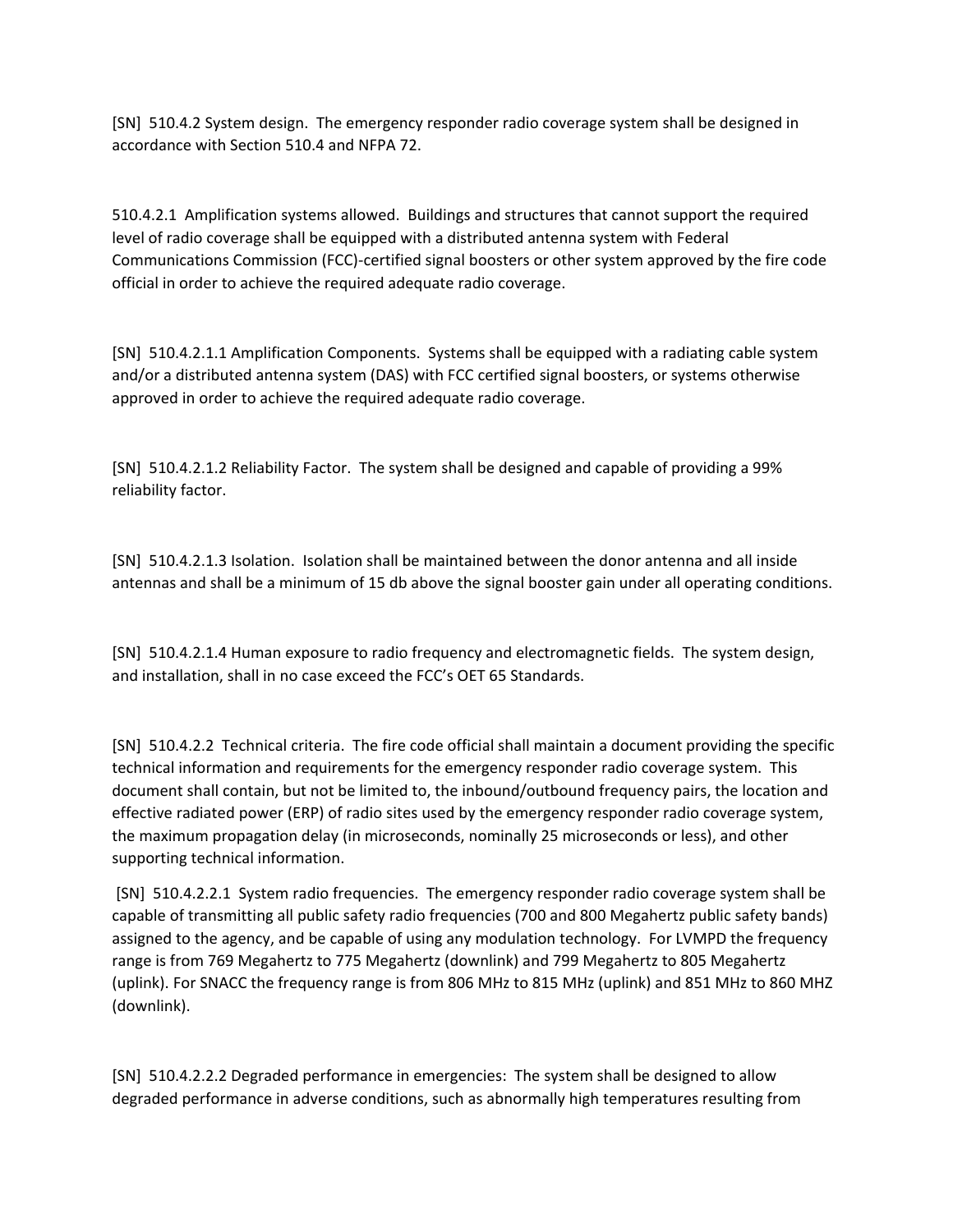nearby fires, extreme voltage fluctuations or other abnormal conditions that may occur during an emergency. Circuits that intentionally disable the signal booster in such situations (i.e. under/over voltage, over/under current, over/under temperature, etc.) will not be implemented as the standard mode for public safety applications. It is the purpose of this specification to assure the maximum possible level of communications to public safety personnel depending upon the signal booster even to the extent of damaging the signal booster as long as some communications benefit can be provided during the emergency.

[SN] 510.4.2.2.3 Mode of Operation. The system shall be normally powered on and shall continuously provide passing of frequencies within the public safety bands.

[SN] 510.4.2.3 Secondary power. Emergency responder radio coverage system shall be provided with an approved secondary source of power. The secondary source of power shall be either a UPS battery system or an emergency generator. The secondary power supply shall be capable of operating the emergency responder radio coverage system for a period of at least 24 hours. When primary power is lost, the power supply to the emergency responder radio coverage system shall automatically transfer to the secondary power supply.

[SN] 510.4.2.3.1 Battery Systems. The active components of the installed system or systems shall be capable of operating on an independent battery system for a period of at least 24 hours without external power input. The battery system shall automatically charge in the presence of external power input.

[SN] 510.4.2.3.2 Monitoring. Monitoring shall be provided to annunciate the status of the system. A single supervisory signal shall be sent to the fire alarm control unit upon any off‐normal condition. The following conditions shall be monitored:

- a. Active component trouble
- b. Loss of normal ac power
- c. Battery system trouble

[SN] 510.4.2.4 Signal booster component requirements. If used, signal boosters shall be compatible with both analog and digital communications simultaneously at the time of installation.

**1.** All signal booster components shall be contained in a National Electrical Manufacturer's Association (NEMA) 4type/IP65 waterproof cabinet.

**2.** The battery system shall be contained in a NEMA 3‐type or NEMA 4‐type/IP65 waterproof cabinet.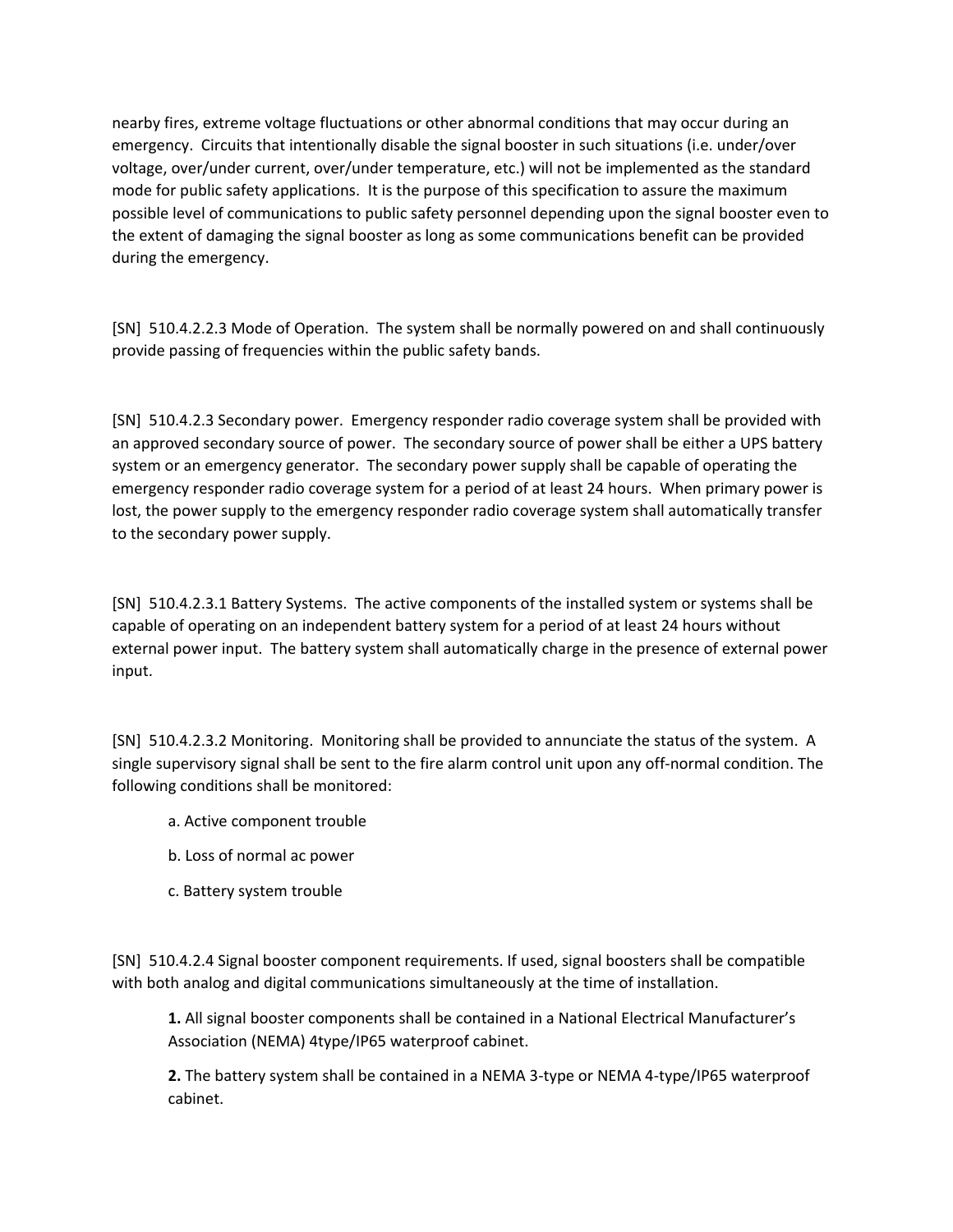[SN] 510.4.2.5 System Components. System components shall be in accordance with this section.

[SN] 510.4.2.5.1 Component Approval and Compatibility. Components utilized in the installation of the emergency responder radio coverage system, such as repeaters, transmitters, receivers, signal boosters, cabling, fiber distributed antenna systems shall be approved and shall be compatible with the agencies public safety radio systems.

[SN] 510.4.2.5.2 Filters. Filters shall be provided in accordance with this section. Filters shall only pass the emergency responder radio coverage system frequencies. The signal booster shall include retunable or replaceable filters to accommodate rapid and economic passband changes in the event of mandatory FCC changes within the 806‐824 and 851‐869 MHz band. The use of non‐adjustable and non‐ replaceable RF input and output filters is prohibited.

[SN] 510.4.2.5.2.1 External Filters. Permanent external filters and attachments shall not be permitted.

[SN] 510.4.2.5 2.2 Reject filters. Notch filter sections shall be incorporated to minimize adjacent channel cellular and SMR (Nextel) degradation of the signal booster performance. The minimum downlink band adjacent band rejection shall be 35 dB or greater at 865 MHz to 870 MHz and769 Megahertz to 775 Megahertz.

[SN] 510.4.2.5.2.3 Passive filters. Passive filter equipment shall have a passband of 700‐900 Mhz.

[SN] 510.4.2.5.2.4 Analog / Digital Capability. The system shall be 100% compatible with analog or digital modulations after installation without additional adjustment or modifications.

[SN] 510.4.2.5.2.5 Output Level control. An automatic output leveling circuit shall be included for both passbands with a minimum dynamic range of 60 dB, less any gain reduction setting, to maintain FCC out of band and spurious emission compliance.

[SN] 510.4.2.5.2.6 Cable.

[SN] 510.4.2.5.2.6.1 Cable shall have a passband of 700‐900 MHz.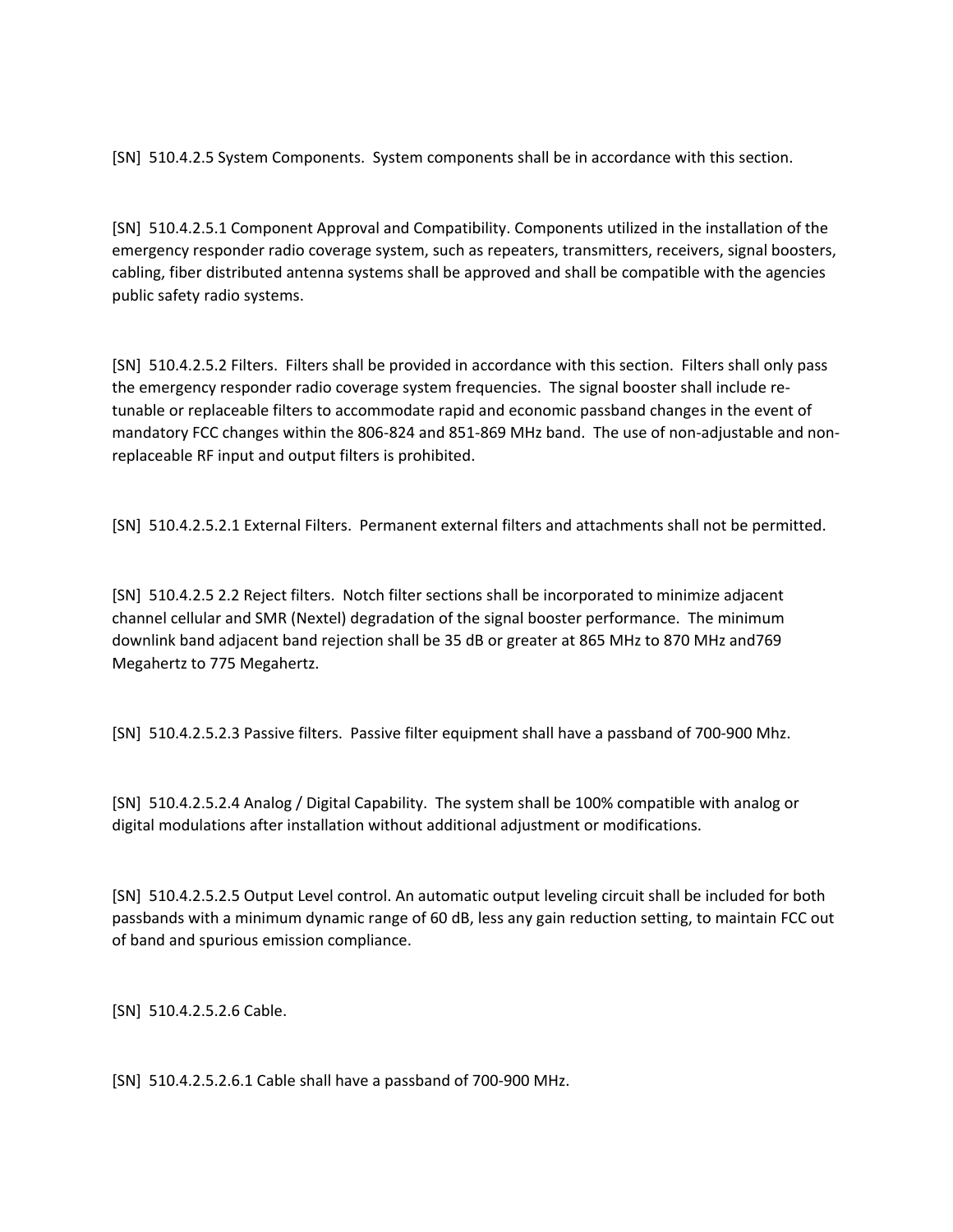[SN] 510.4.2.5.2.6.2 .Cable shall be contained in a non‐combustible raceway, metal‐clad, or fully enclosed cable tray system.

[SN] 510.4.2.5.2.7 Splitters. Only fixed value splitters shall be used.

[SN] 510.4.2.5.2.8 Agency Donor Antenna. Donor antennas shall be used to transmit and receive signals from each agency donor site. Facilities served by the Las Vegas Metropolitan Police Department (LVMPD) shall be provided with a specific donor antenna directed to a LVMPD donor site. Additional donor antenna(s) shall be directed at other agency (i.e., SNACC) donor sites.

[SN] 510.4.2.5.2.9 In‐building antennas. In‐building antennas shall be fixed mount.

[SN] [SN] 510.5 Installation requirements . The installation of the public safety radio coverage system shall be in accordance with Sections 510.5.1 through 510.5.5.

[SN] 510.5.1 Approval prior to installation. No amplification system capable of operating on frequencies or causing interference on frequencies assigned or licensed to any public safety agency by the FCC shall be installed without prior coordination and approval of the fire code official. The building manager/owner shall suspend and correct other equipment installations that degrade the performance of the public safety radio system or emergency responder radio coverage system.

[SN] 510.5.1.1 Workmanlike installation and mechanical execution of work. Circuits, conduit, and systems shall be installed in a neat and workmanlike manner in accordance with the requirements of the National Electrical Code as adopted by the jurisdiction.

[SN] 510.5.1.2 Conduit and equipment support. Conduit and equipment supports shall be supported by the building structure in such a manner that damage will not occur by normal building use in accordance with the requirements of the National Electrical Code as adopted by the jurisdiction.

[SN] 510.5.3 Commissioning Test. It is the building owner's responsibility to ensure that a commissioning test of the radio repeater or amplification system occurs prior to final acceptance by the agency. The test shall ensure that two-way coverage on each floor of the building meets the minimum signal strength coverage requirements described in Section 510.4.1. At the conclusion of the testing, a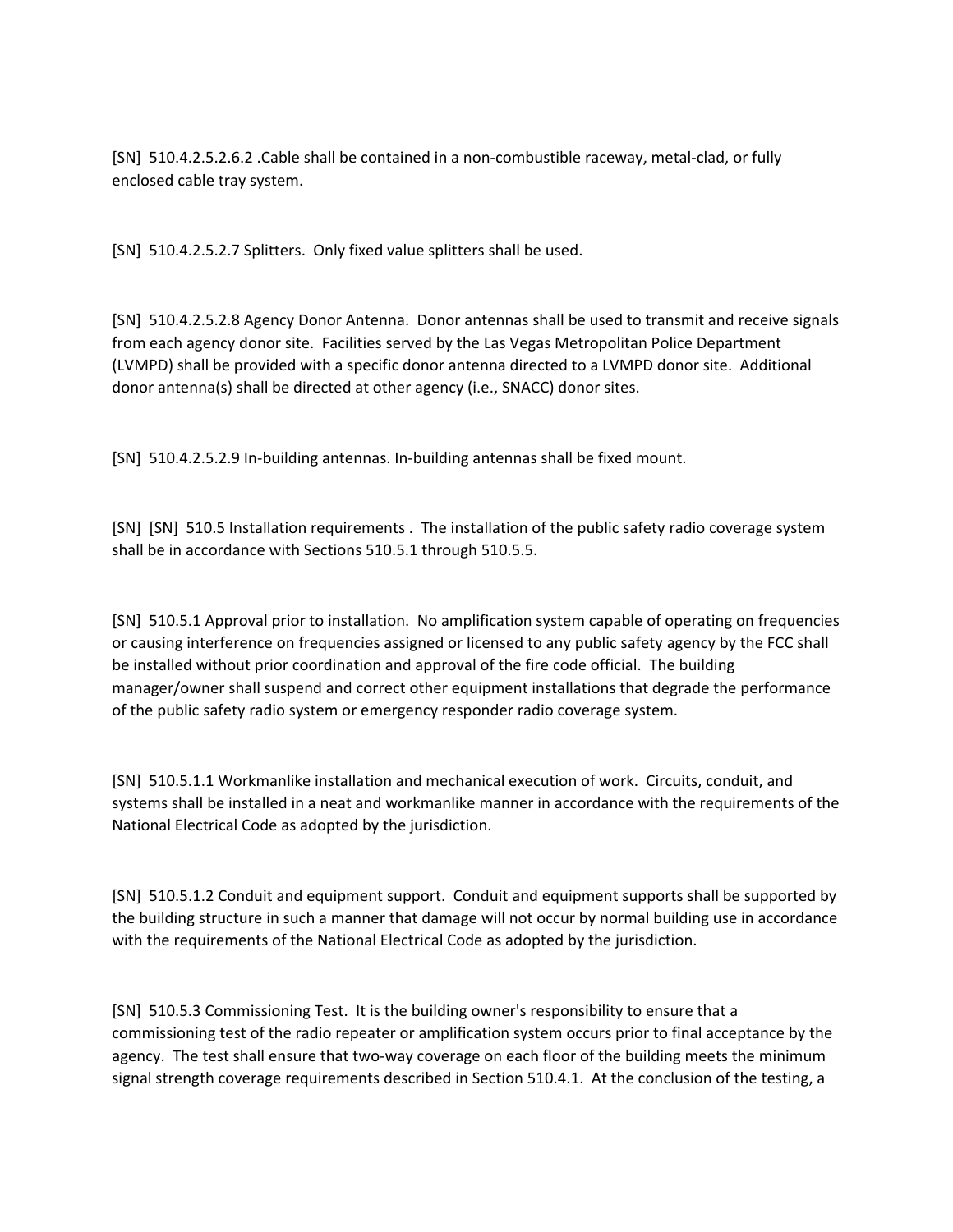report that shall verify compliance with this section shall be submitted to the fire code official. A copy of this report shall be maintained onsite.

[SN] 510.5.3.1 FCC compliance during testing. All testing must be done on frequencies authorized by the FCC. A valid FCC license will be required if testing is done on frequencies different from the police, fire or emergency medical frequencies. The installer shall coordinate with the fire code official the frequencies to be utilized during testing.

[SN] 510.5.3.2 Test procedure. Emergency responder radio coverage systems shall be tested in accordance with this section.

[SN] 510.5.3.2.1 General Building Areas. General building areas shall be tested to ensure coverage is provided at a minimum of 95 percent. The test procedure shall be conducted as follows:

**1.** Each 100,000 square foot sector of the building floor shall be divided into a grid of 40 approximately equal areas. The maximum grid dimension shall be 50 feet, and the maximum grid size shall be 2,500 sq. ft.

**2.** The test shall be conducted using a calibrated portable radio of the latest brand and model used by the agency talking through the agency's radio communications system and a calibrated signal level recording system. Measurements of DAQ and signal strength shall be made in each grid area.

**3.** Failure of a maximum of two nonadjacent test areas shall not result in failure of the test.

**4.** In the event that three of the areas fail the test, in order to be more statistically accurate, the grid resolution may be doubled, so that each 100,000 square foot sector of each floor may be divided into 160 equal areas, each having a maximum dimension of 25 feet and a maximum area of 625 sq. ft. A maximum of eight nonadjacent areas shall be allowed to fail the test. If the system fails the 160‐area test, the system shall be altered to meet the 95percent coverage requirement.

**5.** A test location approximately in the center of each grid area shall be selected for the test, then the radio shall be enabled to verify two-way communications through the public agency's radio communications system. Once the test location has been selected, that location shall represent the entire area. If the test fails in the selected test location, that grid area shall fail, and prospecting for a better spot within the grid area shall not be allowed.

**6.** Measurements shall be made with the antenna held in a vertical position at three (3) to four (4) feet above the floor. (Portable radio worn on the belt or turnout coat pocket).

**7.** The gain values of all amplifiers shall be measured and the test measurement results shall be kept on file with the building owner so that the measurements can be verified during annual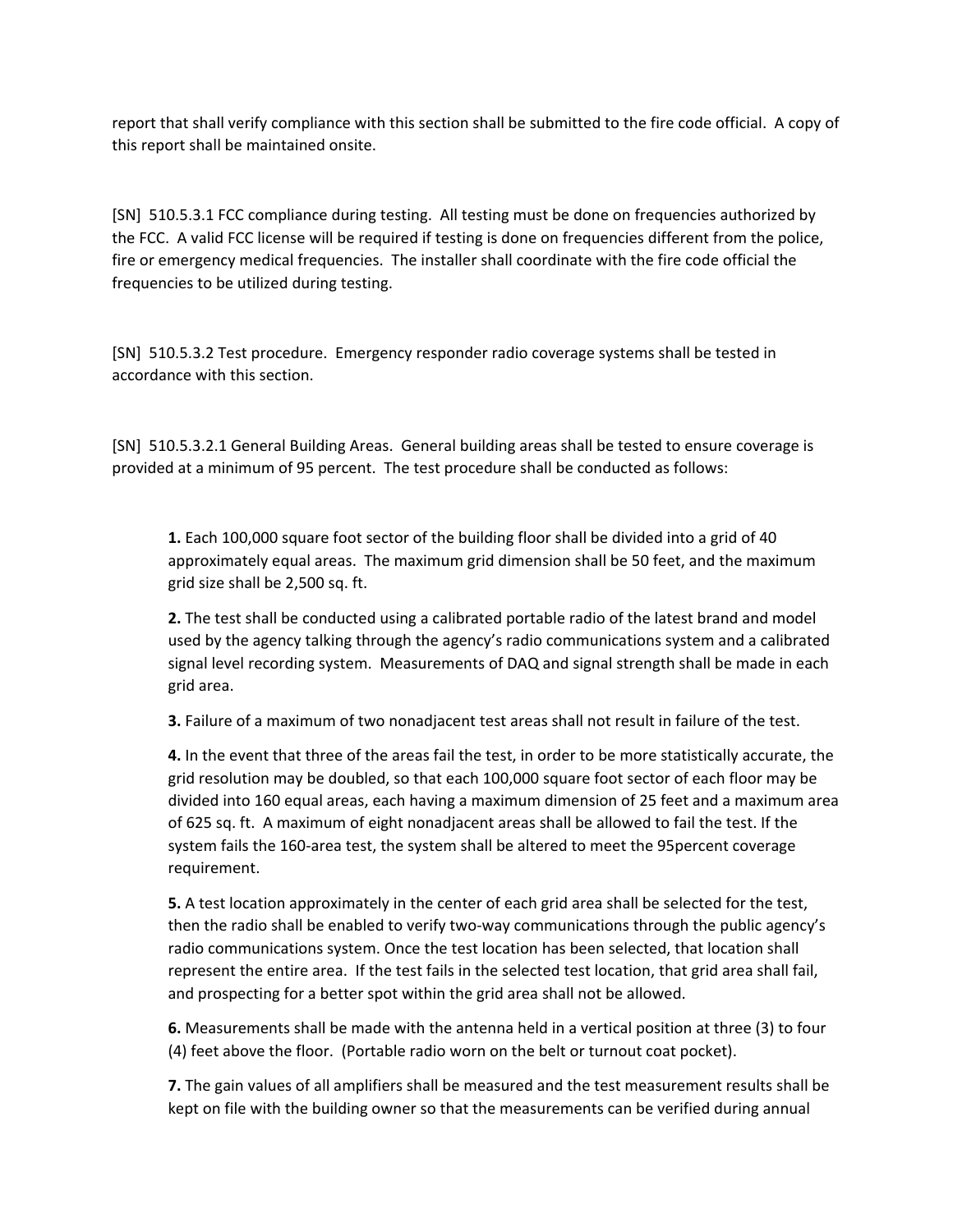tests. In the event that the measurement results become lost, the building owner shall be required to rerun the acceptance test to reestablish the gain values.

**8.** When required by fire code official input signals may use a talkbox in accordance with NFPA 72 annex‐D or similar input signal.

**9.** As part of the installation, a spectrum analyzer or other suitable test equipment shall be utilized to insure spurious oscillations are not being generated by the subject installation and subsequent annual inspections.

**10.** A sweep test to measure the level of RF radiation shall be conducted to verify that the system complies with FCC OET 65 Standards.

Exception: FCC compliant DAS systems.

[SN] 510.5.3.2.2 Critical Areas. Critical areas shall be tested to ensure 100 percent coverage. The test procedure shall be conducted as follows:

**1.** Each 100,000 square foot sector of the building floor shall be divided into a grid of 40 approximately equal areas. The maximum grid dimension shall be 50 feet, and the maximum grid size shall be 2,500 sq. ft.

**2.** All grids shall pass the test (failure is not an option).

**3.** The test shall be conducted using a calibrated portable radio of the latest brand and model used by the agency talking through the agency's radio communications system and a calibrated signal level recording system. Measurements of DAQ and signal strength shall be made in each grid area.

**4.** A test location approximately in the center of each grid area shall be selected for the test, then the radio shall be enabled to verify two-way communications to and from the outside of the building through the public agency's radio communications system. Once the test location has been selected, that location shall represent the entire area. If the test fails in the selected test location, that grid area shall fail, and prospecting for a better spot within the grid area shall not be allowed.

**5.** Measurements shall be made with the antenna held in a vertical position at three (3) to four (4) feet above the floor. (Portable radio worn on the belt or turnout coat pocket).

**6.** The gain values of all amplifiers shall be measured and the test measurement results shall be kept on file with the building owner so that the measurements can be verified during annual tests. In the event that the measurement results become lost, the building owner shall be required to rerun the acceptance test to reestablish the gain values.

**7.** As part of the installation, a spectrum analyzer or other suitable test equipment shall be utilized to insure spurious oscillations are not being generated by the subject installation and subsequent annual inspections.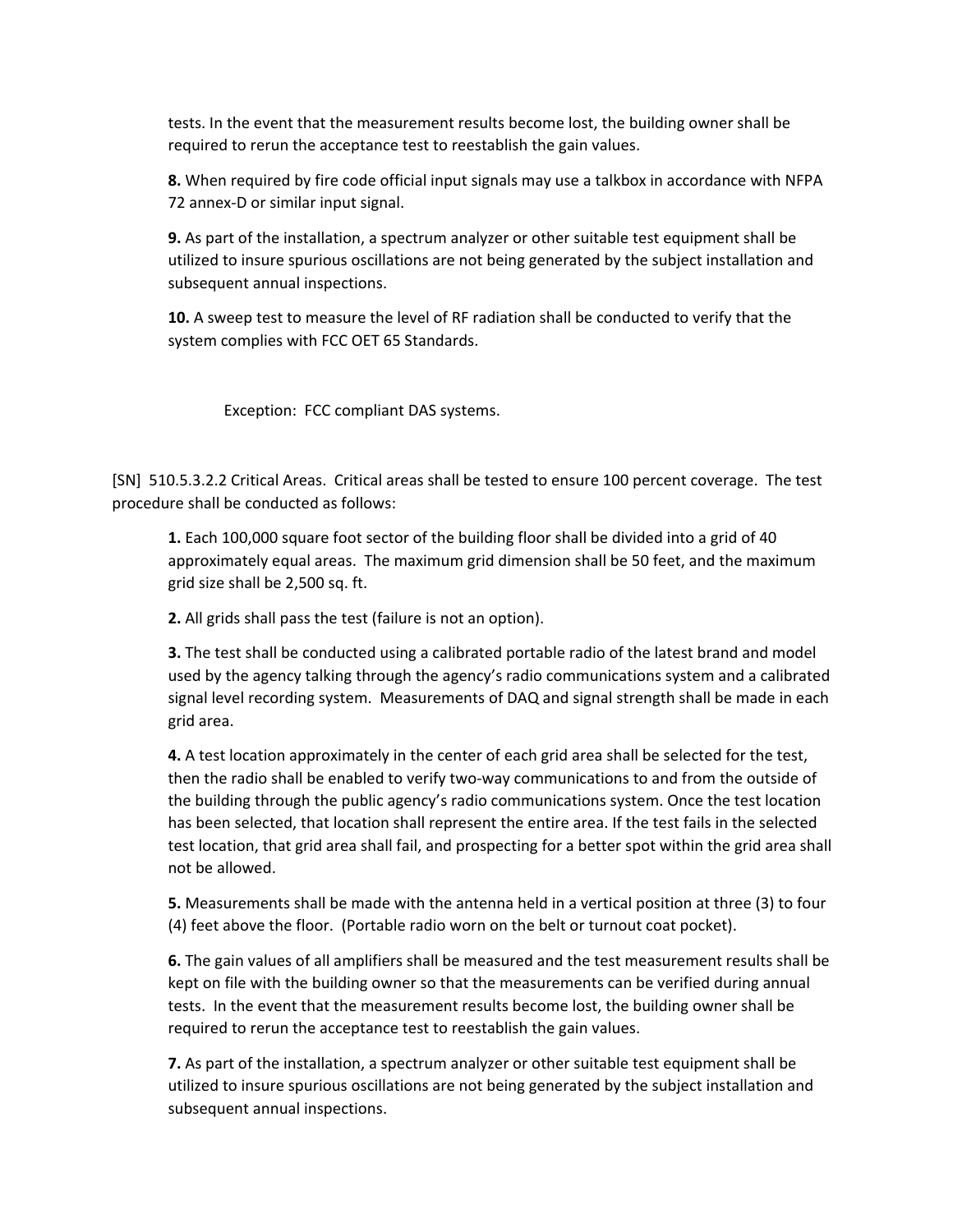**8.** When required by fire code official input signals may use a talkbox in accordance with NFPA 72 annex‐D or similar input signal.

**9.** A sweep test to measure the level of RF radiation shall be conducted to verify that the antennae system complies with FCC OET 65 Standards.

Exception: FCC compliant DAS systems.

[SN] 510.5.3.2.3 Antenna Isolation. Isolation between donor antenna and the interior antenna(s) shall be measured using a spectrum analyzer. Isolation shall be at least 15 dB without the activation of antioscillation or automatic circuits that eliminate interference.

[SN] 510.6 Maintenance. The emergency responder radio coverage system shall be maintained operational at all times in accordance with Sections 510.6.1 through 510.6.4.

[SN] 510.6.1 Annual Testing and proof of compliance. The emergency responder radio coverage system shall be inspected and tested annually or whenever structural changes occur including additions or remodels that could materially change the original field performance tests. Testing shall consist of the following:

Items 1 through 4 ‐ UNCHANGED

**5.** At the conclusion of the testing, a report, which shall verify compliance with Section 510.5.3.2, shall be submitted to the fire code official. A copy of this report shall be maintained on‐site.

**6.** The agency shall be notified immediately of system impairments in accordance with Appendix L.

[SN] 510.6.4 Operational Maintenance. The emergency responder radio coverage system shall be maintained operational in accordance with the criteria of 510.5.3.2 at all times.

[SN] 510.6.4.1 Maintenance contract. The owner is responsible for holding a maintenance contract with a company that is capable of providing emergency response 24 hours a day, 7 days a week.